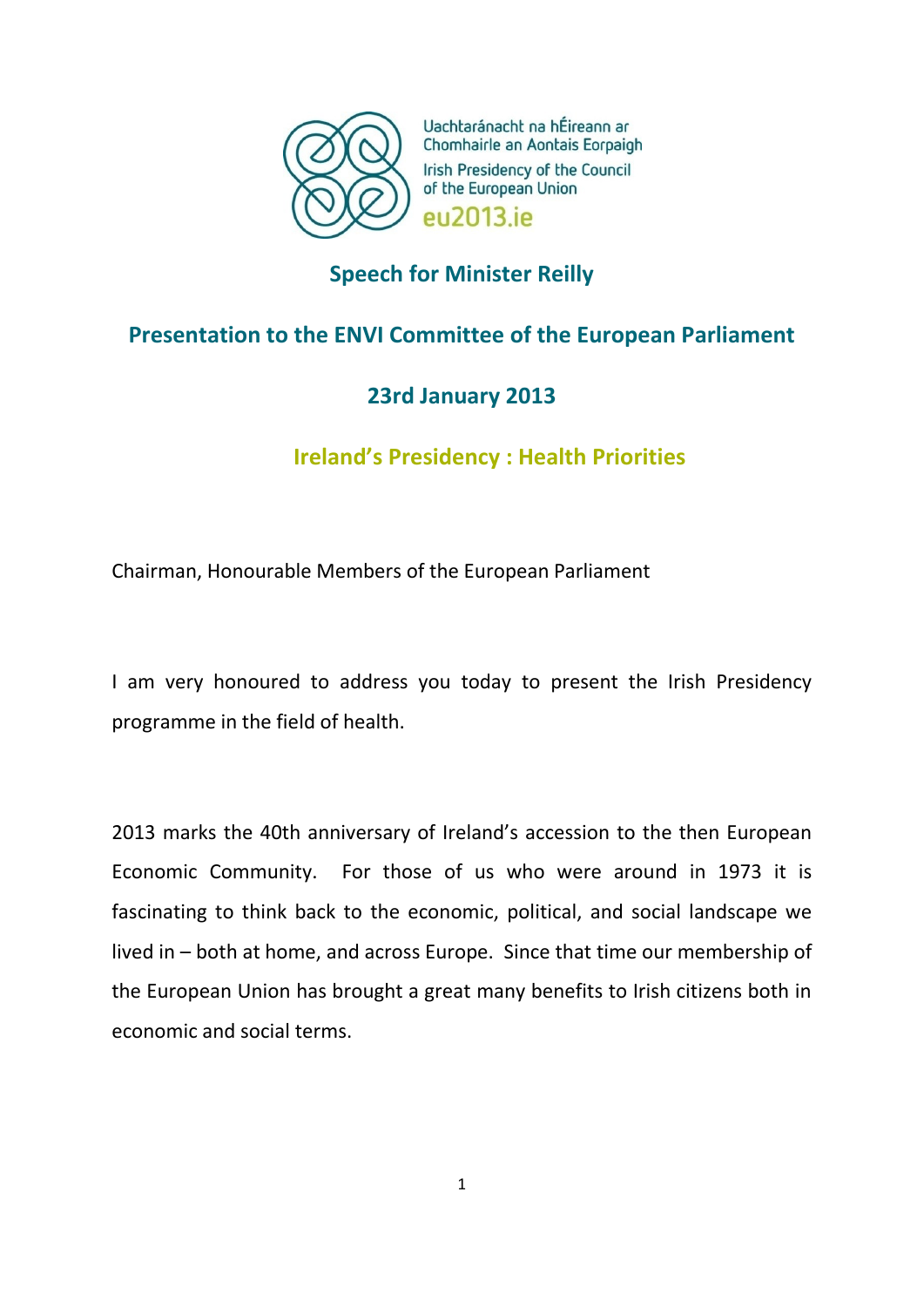We face different challenges now, none more so than the current economic situation.

For that reason, the Irish Presidency Programme will aim to progress proposals that will best deliver what Europe needs *– stability, jobs and growth.*

Notwithstanding the economic situation:

- we strive to improve the health and wellbeing of our citizens;
- we strive to ensure that there are systems that support and improve efficiency and effectiveness in the delivery of healthcare to our citizens.

While each Member State grapples with its own realities in the area of health, the importance of working together to share ideas, to share information and best practice and where appropriate to enact legislation cannot be underestimated.

The role of the European Parliament and the role of the Members of the Parliament has never been more important. As directly elected representatives of the citizens of the EU your role as co-legislators is crucial to ensure that their interests are represented. The Irish Presidency recognises the importance of engaging with the European Parliament. By working together at Council and with you in the European Parliament, we work to better the lives of our citizens now and into the future.

 $\overline{2}$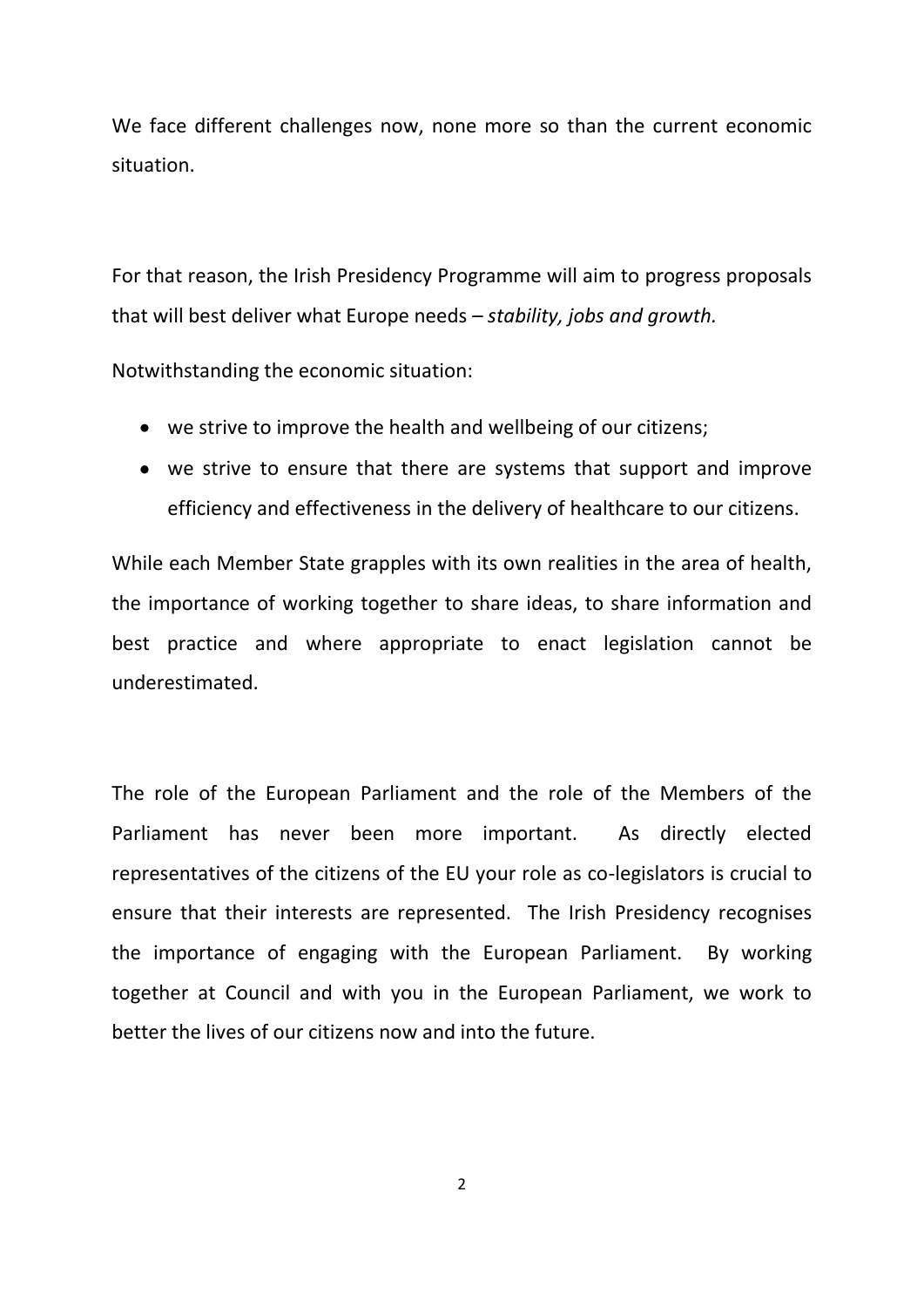In Council, I am working closely with our TRIO partners – Lithuania and Greece and I look forward to fruitful discussions later today with my Lithuanian counterpart, Health Minister Dr Andriukaitis.

Progressing the legislative agenda is the cornerstone of Ireland's presidency programme.

The Irish Presidency will use its resources to prioritise making solid progress on a number of key legislative dossiers in health – proposals on tobacco products, cross-border health threats, clinical trials, medical devices and health for growth.

### *Tobacco*

Smoking is one of the greatest threats to people's health and approximately 700,000 EU citizens die every year from tobacco related illnesses. Millions more have to live with the burden of chronic illness caused by tobacco consumption. The cost to individuals and their families in terms of the loss of healthy life years, the loss of family members and the distress caused is incalculable. And the great tragedy is that this is avoidable. We must do everything we can to help smokers to stop smoking and to prevent young people from starting to smoke.

In addition to the human cost of this level of preventable illness there is a major economic cost. Treating patients with tobacco related illnesses is a massive but avoidable cost to the health budget. Tobacco consumption also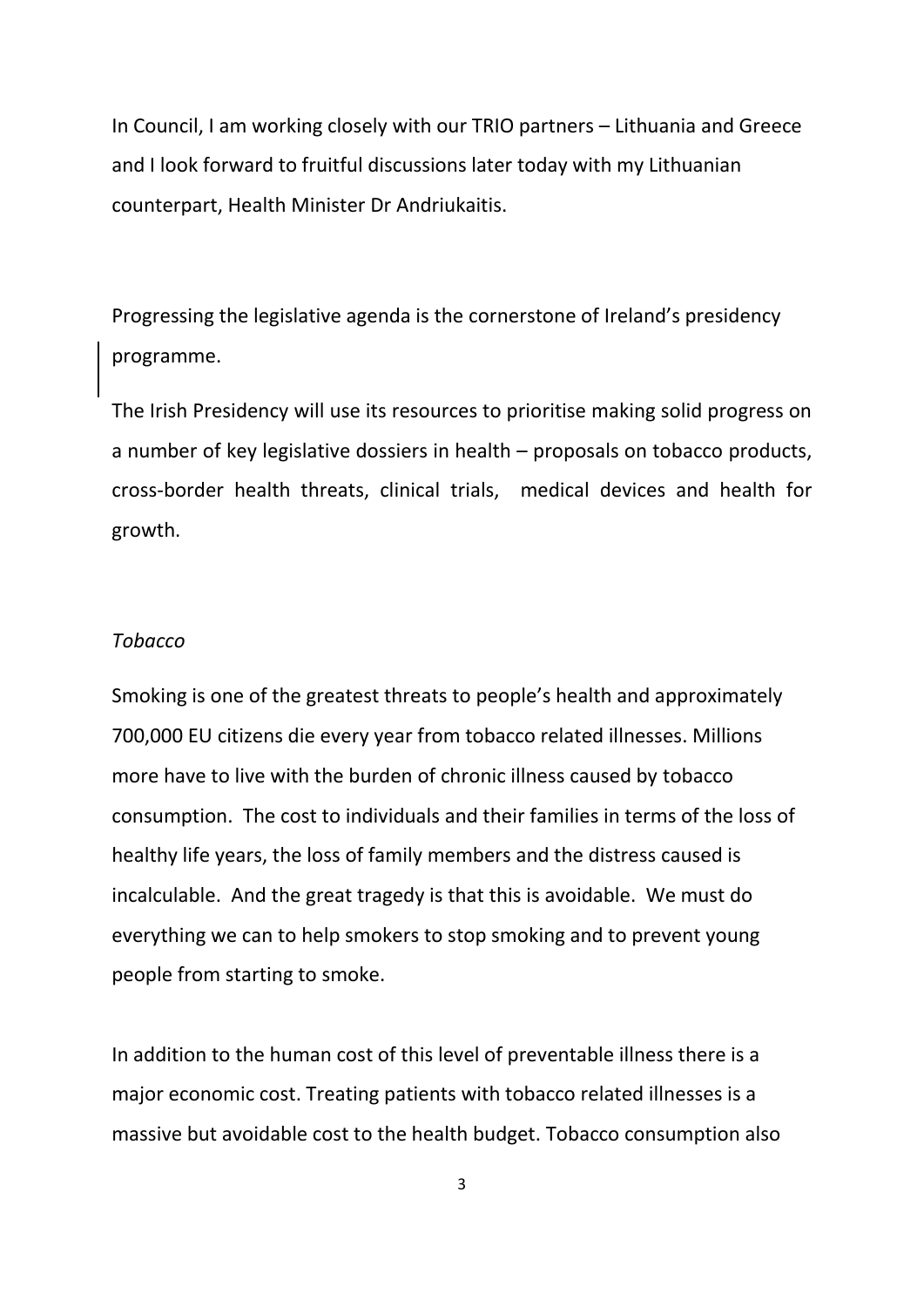has wider negative implications for the economy – absenteeism from the workplace, loss in productivity and early retirement.

EU Health Ministers are particularly concerned to ensure that tobacco products lose their attractiveness to children and young people. In Ireland we have evidence that 78% of smokers started smoking before they reached the age of 18, when they were minors …..CHILDREN. Once a cohort of children is addicted they will struggle to beat the addiction for many years, if indeed, ever at all. We have a duty of care to our children. Ultimately 1 in 2 smokers will die from a tobacco related illness.

This clearly demonstrates that tobacco control measures taken to date have failed to protect the most vulnerable. The tobacco industry would love to create the impression that we are anti-smoker. But we are not, we are antismoking. We want to protect the health of the European population and we will do everything we can to assist the smoker who is after all our fellow citizen.

The Tobacco Products legislation is the main priority for the Irish Presidency, and I am personally committed to making as much progress as possible. Last August, I and nine other EU health ministers wrote to the Commission requesting that the proposal be published before the end of 2012. I was delighted that the Commission was able to publish the Tobacco Products proposal on the 19 December.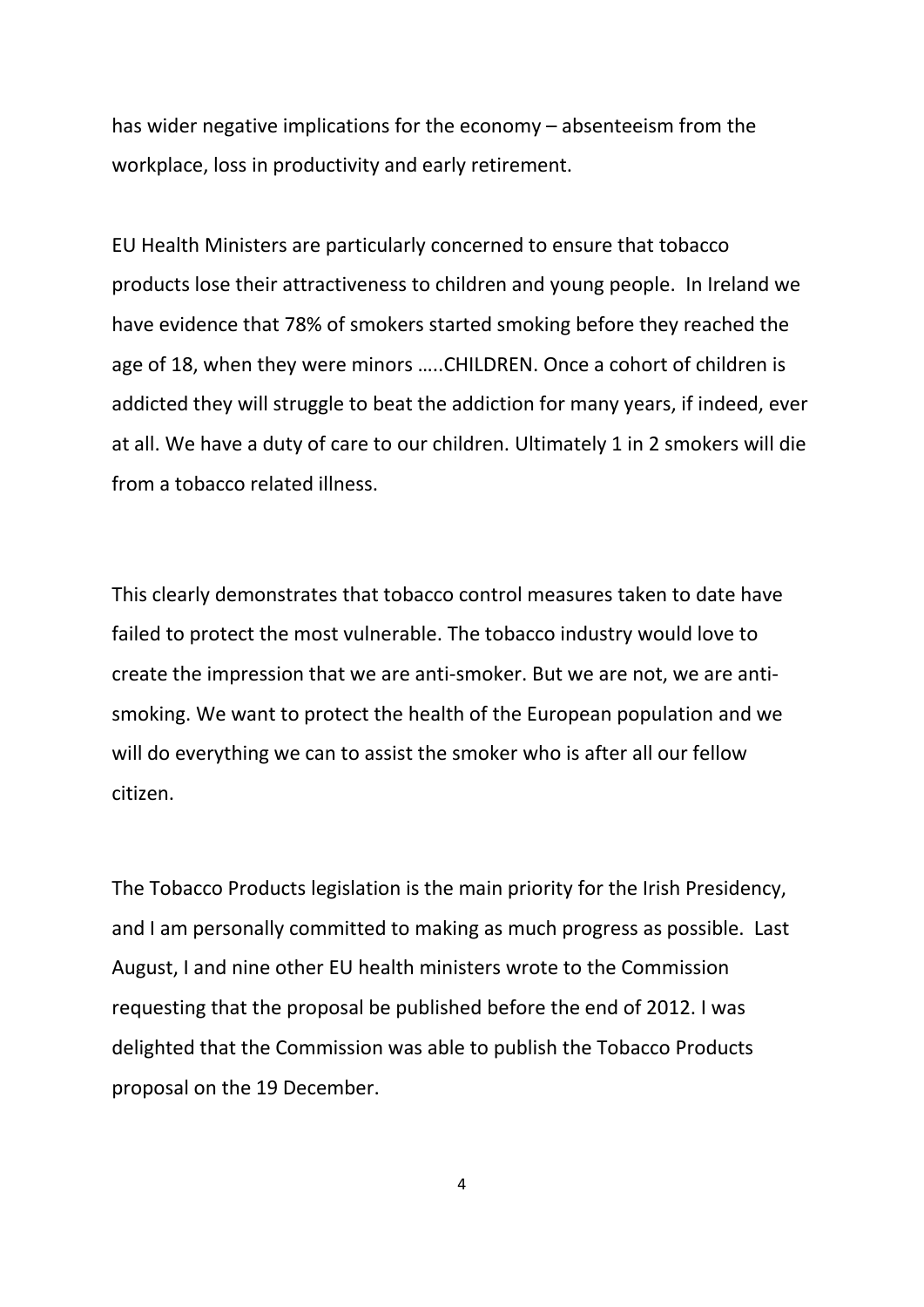I know that the negotiations on Tobacco Products will be difficult. In the past, the tobacco industry has shown how very influential it can be, and its willingness to deploy its resources to frustrate the passage of progressive legislation. I believe that we as co-legislators, Council and Parliament, must put the health of citizens first and work for the early adoption of this proposal. I will return to this Committee next month, with Commissioner Borg, for the hearings on the Tobacco Products proposal. I look forward to working constructively with the members of this Committee and particularly the recently appointed Rapporteur, Linda McAvan to ensure that this very important piece of public health legislation is adopted as soon as possible.

On the wider issue of tobacco control you will be aware that Ireland was a pioneer in the protection of workers' health by introducing a ban on smoking in the workplace. When European Health Ministers meet in Dublin in early March we will have an opportunity to review progress in this area and discuss what more needs to be done to ensure a healthier, smoke free environment, for the citizens of Europe.

Ladies and gentlemen of the Parliament let us be honest – if this product was being placed on the market today – knowing what we know of it – it would never be legalised.

#### *Health for Growth*

This proposed Public Health programme will run from 2014-2020. It builds on the current Health Programme, which runs until the end of this year. In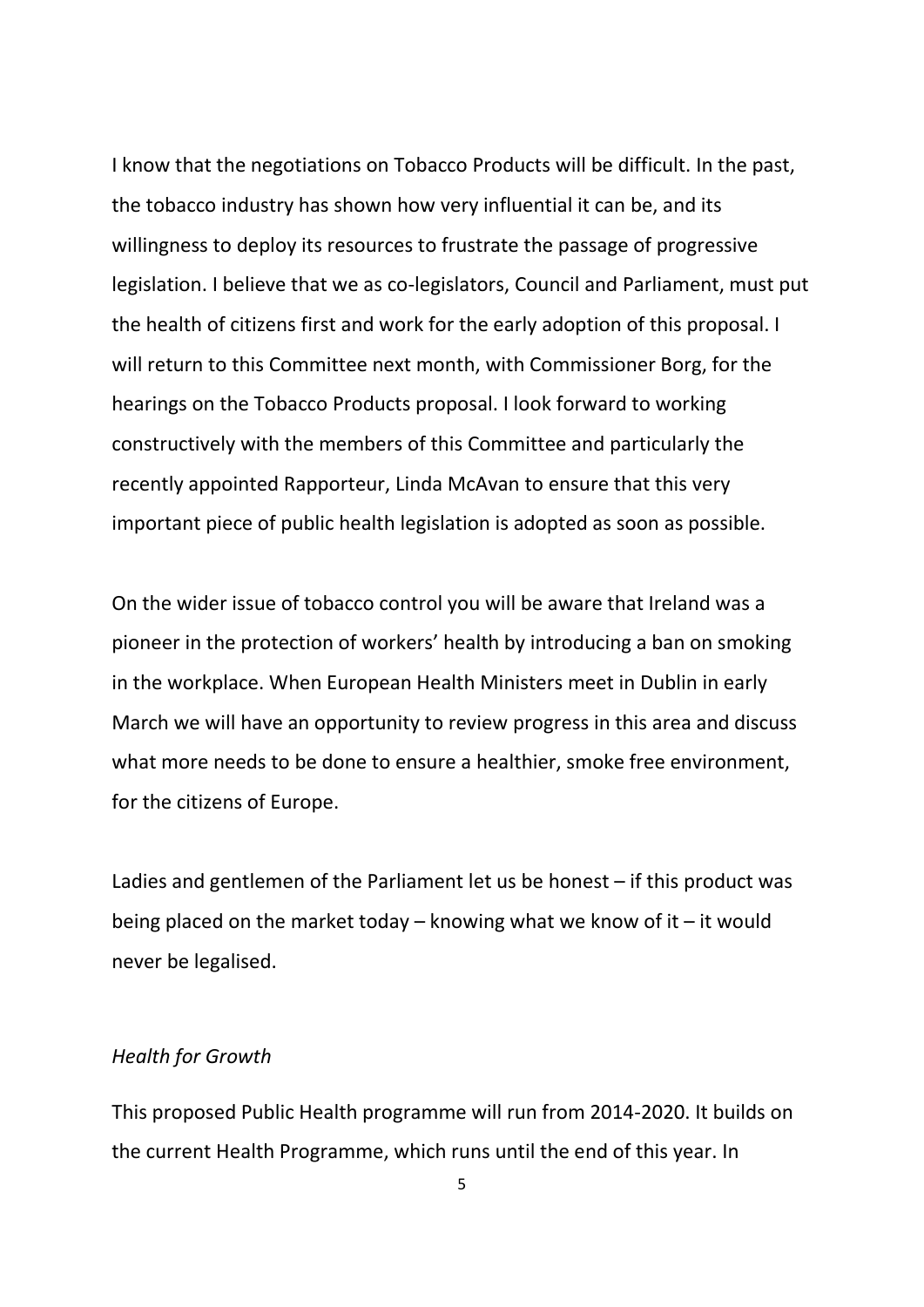comparison to the current programme the focus will be on a smaller number of concrete actions that offer clear EU added-value.

The general objectives of the programme are to encourage innovation in health care and increase the sustainability of health systems, to improve the health of EU citizens and protect them from cross-border threats.

I welcome the progress that has been achieved to date in the negotiations between Council and Parliament and I note that there is agreement on many aspects of the proposal. However, there are three outstanding issues, two of them of a more horizontal nature - the budget for the programme and the question of either delegated or implementing acts for adoption of annual work programmes. The other unresolved issue is the co-financing mechanism for joint actions.

The Irish Presidency is fully committed to concluding agreement on the proposal and is looking forward to working constructively with Parliament. The Presidency will remain in close contact with the Rapporteur - Madame Grossetête. The next trilogue should take place when the outcome of negotiations on the Multiannual Financial Framework are known. I hope that agreement can be reached in a timely manner to allow for the implementation of the new programme from the start of 2014.

\_\_\_\_\_\_\_\_\_\_\_\_\_\_\_\_\_

### *Serious Cross Border Health Threats*

Recent years have brought a number of significant cross-border health threats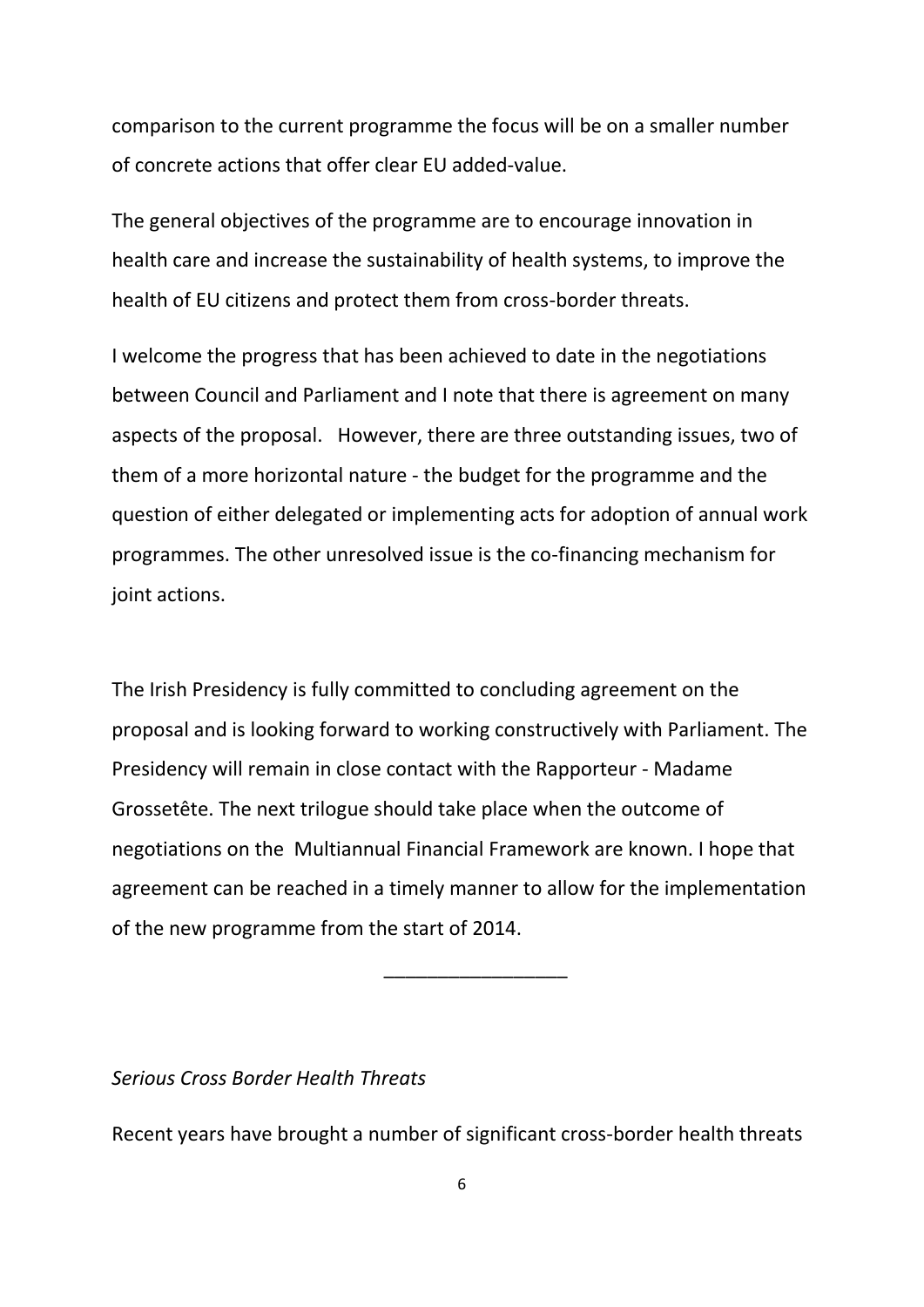such as the H1N1 outbreak, avian flu and SARS. To a certain extent we have been lucky that the impact of these pandemics was not as severe as expected. We must not lose sight of the need to be prepared and to ensure that all our citizens have equal access to vaccines and anti-virals. The current proposal on "Serious Cross Border Health Threats" represents another important step in building our defences against these threats.

The Irish Presidency is committed to negotiating a first reading agreement with the European Parliament and the Commission and looks forward a fruitful cooperation with Rapporteur Pargneaux. This legislative Decision is an important public health measure and in particular it will provide a legal basis for the joint procurement of vaccines and other medical counter measures to protect citizens from pandemics. The Decision should also strengthen the preparation and coordination among Member States to deal with Serious Cross Border Health Threats.

I expect trilogues with Parliament to commence in coming weeks. I know that there are some issues yet to be resolved including the extent of powers to be delegated to the Commission in establishing rules for coordination of preparedness and response planning. The Irish Presidency is confident, however, that these can be solved in a mutually satisfactory manner in order to adopt the Decision as soon as possible. In this respect the Irish Presidency is counting on your cooperation and of course that of the Commission.

Clinical Trials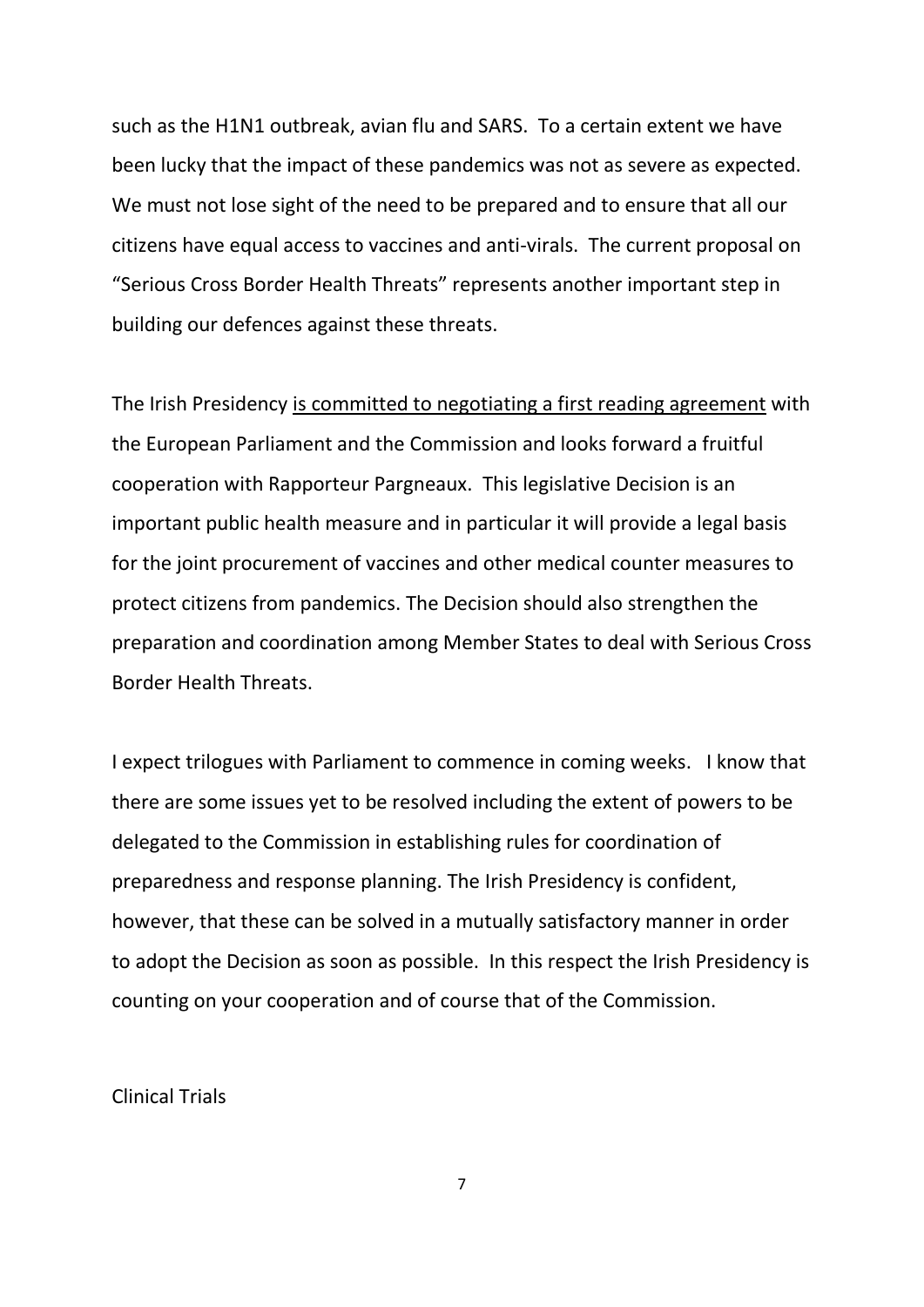Access to new and innovative medicines is important for our citizens. Clinical trials are essential to providing such new medicines for patients and to verify the safety and limitations of existing products We are acutely aware of the importance of the proposed Regulation concerning clinical trials on medicinal products for human use which is designed to strengthen patient safety and to address the fall in clinical trial applications in Europe.

The facility to carry out safe clinical trials in Europe is critical to maintaining a strong pharmaceutical industry in Europe, by reducing the administrative burden and costs on sponsors .

Ireland aims to make significant progress on the proposal. I will be meeting with the Rapporteur – Glenis Willmott, later today and look forward to a positive exchange of views. I note with satisfaction that most Member States share the view that this proposal is of high importance and both Parliament and Council are interested in reaching an early agreement.

### *Medical Devices*

The Presidency is also committed to making progress on two proposals for regulations on Medical Devices and *In-Vitro* Diagnostic Medical Devices which were published by the Commission in September 2012. The aim of the proposed regulations is to provide an improved legislative framework for the manufacture and placing on the market of both medical devices and *in vitro* diagnostic medical devices.

I understand the genuine concerns of citizens and politicians as a result of the PIP breast implant scandal. We must first and foremost ensure that medical devices are safe for use. Citizens need reassurance on the safety of medical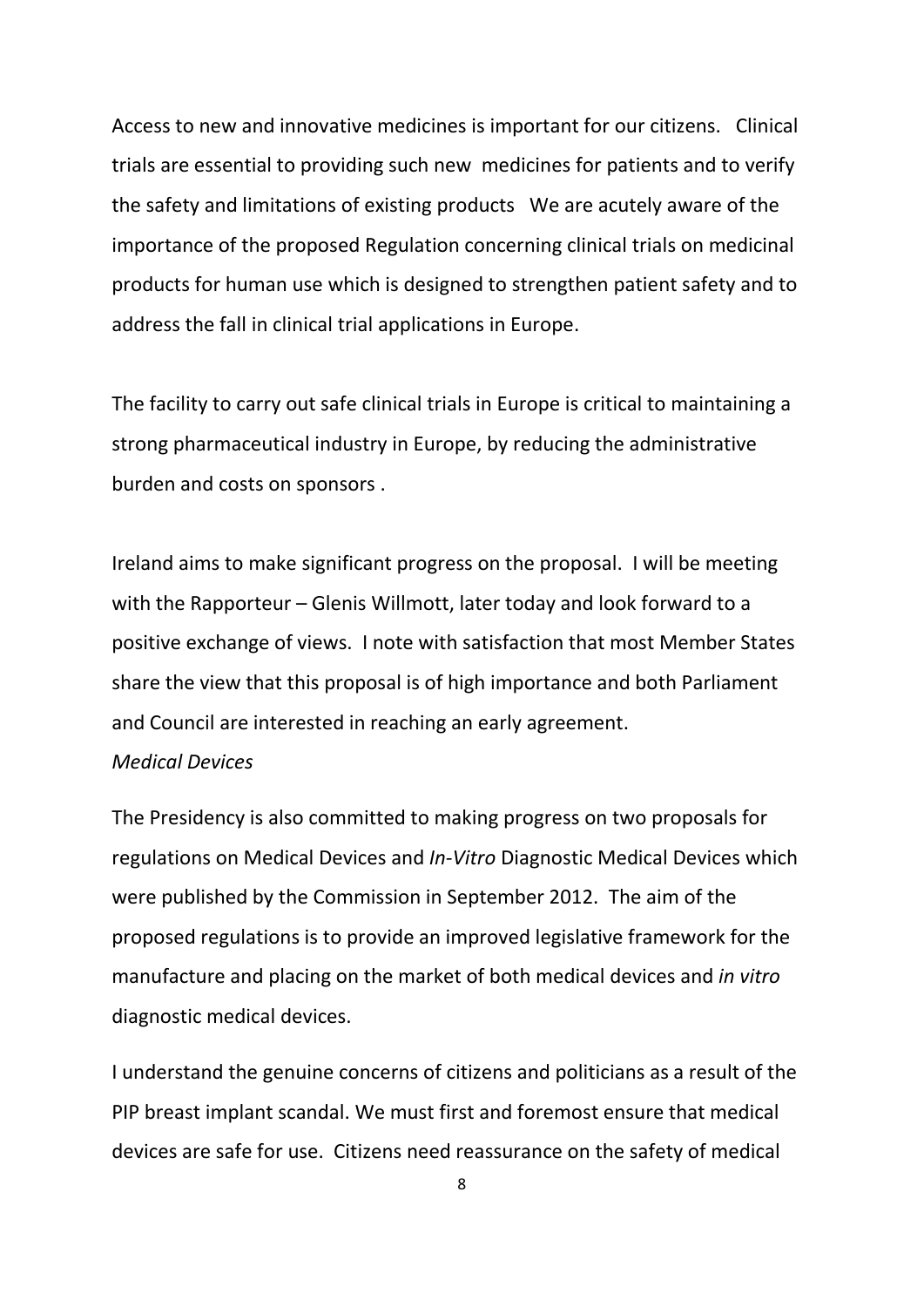devices while at the same time we must ensure Europe's medical device industry can continue to bring innovative products to market in a timely manner.

The role of medical devices in healthcare is essential to save lives and improve the quality of life for citizens. Improvements in medical technology can also boost the EU's global competitiveness and create jobs, while reducing healthcare costs and enhancing the quality and efficiency of healthcare.

The proposals will establish a framework to coordinate the regulation of medical devices and they also provide for enhanced oversight of pre-market conformity assessments and greater clinical evaluation. The proposals are complex but I believe it is possible to make good progress during the Irish Presidency. I met the Rapporteur, Dagmar Roth-Behrendt yesterday evening for an initial discussion and the also Shadow Rapporteur Mairead McGuinness and I have arranged to meet the Rapportuer on the In Vitro proposal , Dr Peter Liese, later today.

### Transparency Directive

*(Transparency of measures regulating the prices of medicinal products for human use and their inclusion in the scope of public health insurance systems)*

The Irish Presidency has closely followed the discussions in the European Parliament on the Transparency Directive and is well aware of the outcome of the recent vote in the ENVI Committee.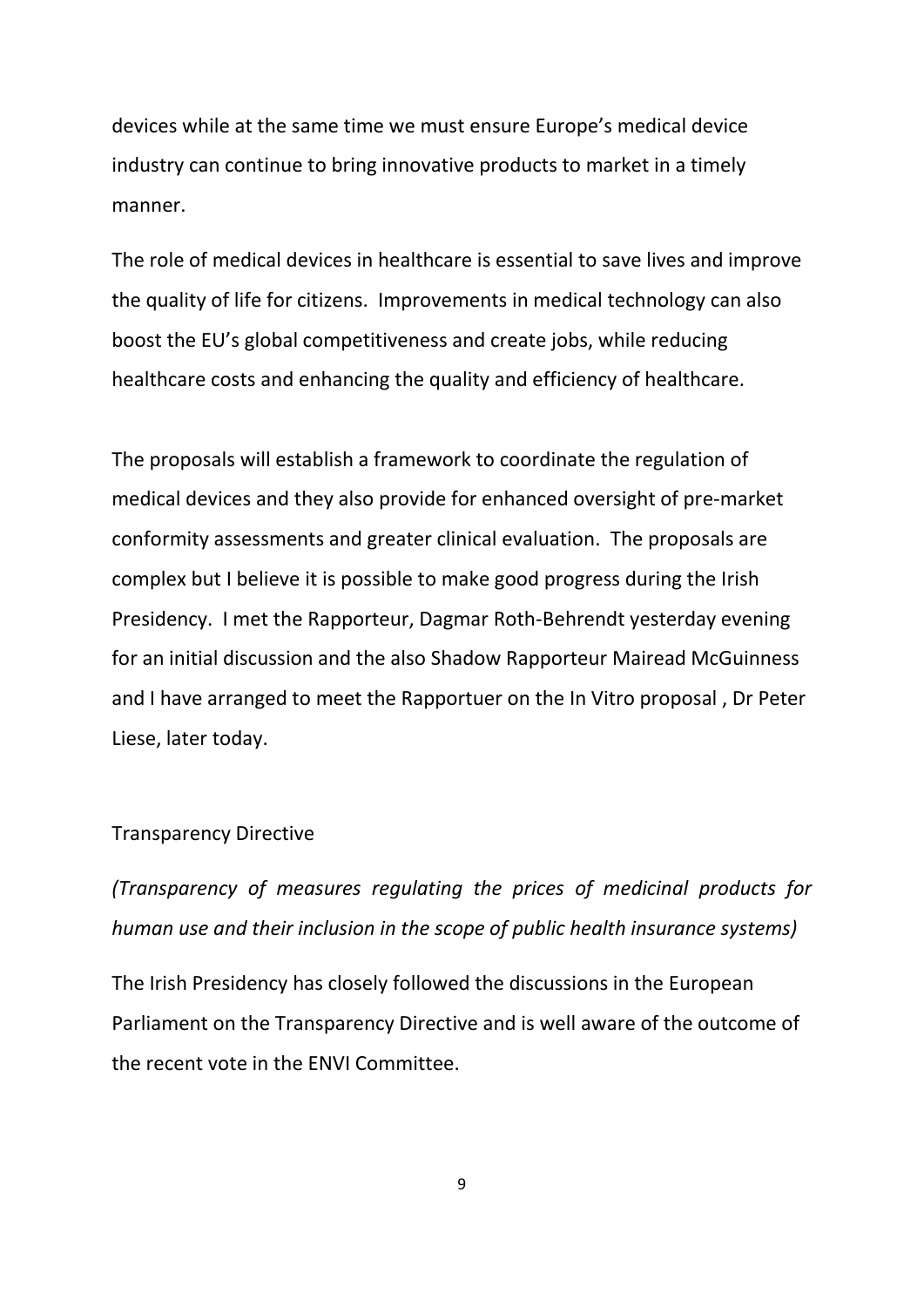I would like to express my appreciation for the willingness of the Rapporteur , Dr Parvanova, to engage so positively with the previous Presidencies regarding Member States' concerns on this proposal.

The Irish Presidency has noted the reluctance among some of the Members in the Council to continue the examination of the proposal. The Presidency can only enter into negotiations with the other Institutions if it has the support from a qualified majority in the Council to do so.

It is my intention to explore the support in the Council for continued negotiations using the outcome of the Parliament's plenary vote next month as a starting point for elaborating a Council position that could obtain a sufficient support for starting negotiations with the other Institutions.

Other aspects of the Programme

Reflecting the importance of *research and innovation*, the Presidency will host a high level eHealth Conference and co-host with DG Innovation & Research a Conference on the future of brain research – both of which will take place in Dublin in May.

The eHealth high level conference will take place on 13,  $14<sup>th</sup>$  and  $15<sup>th</sup>$  May, 2013 in parallel with the World of Health IT Conference and Exhibition. The high level theme of this year's event will be "eHealth: delivering Innovative healthcare and well-being."